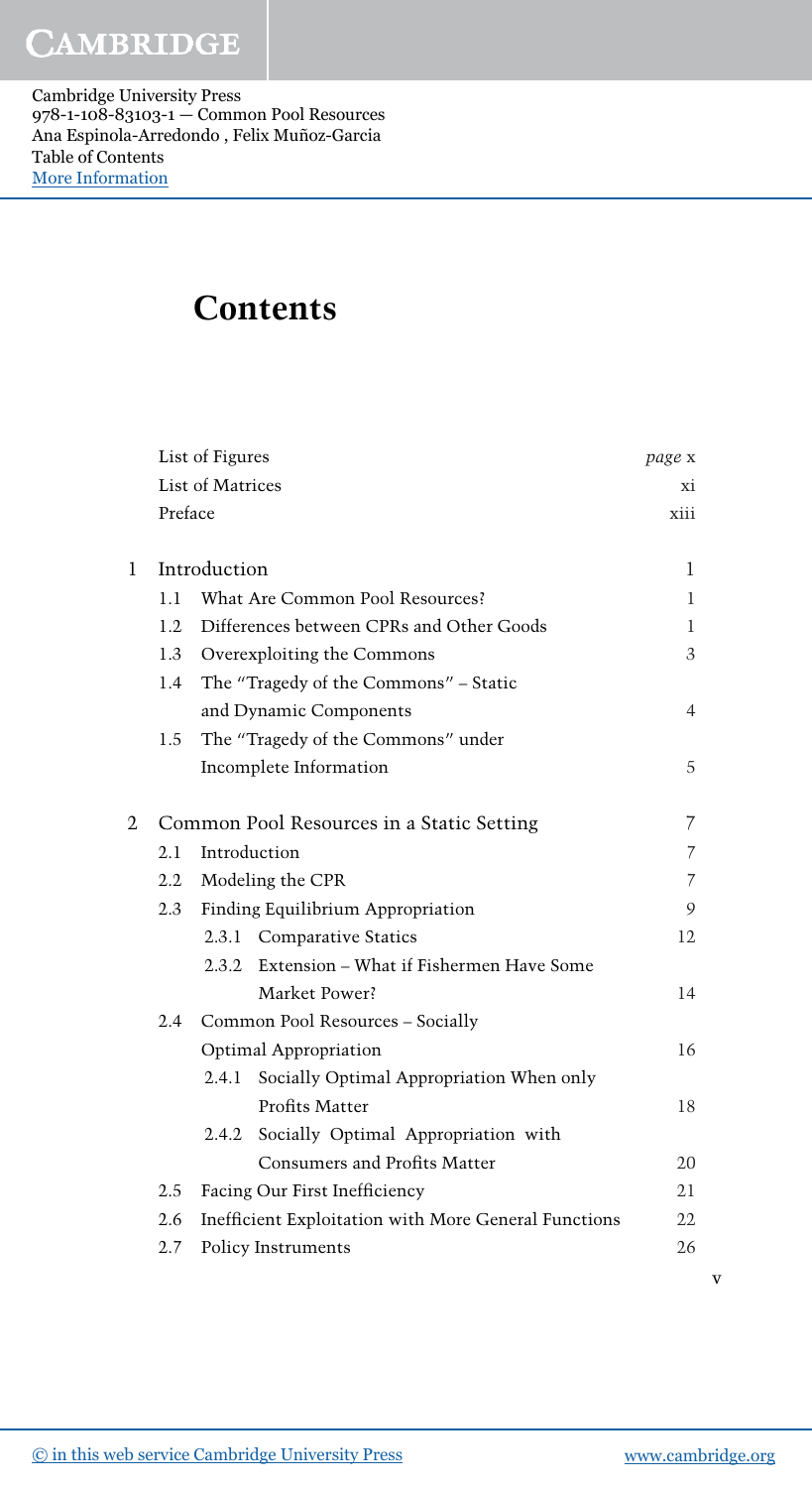Cambridge University Press 978-1-108-83103-1 — Common Pool Resources Ana Espinola-Arredondo , Felix Muñoz-Garcia Table of Contents [More Information](www.cambridge.org/9781108831031)

#### vi CONTENTS

|   |                                            | 2.7.1<br>Quotas                         |                                                     | 26 |
|---|--------------------------------------------|-----------------------------------------|-----------------------------------------------------|----|
|   |                                            | 2.7.2 Appropriation Fees                |                                                     | 27 |
|   | 2.8                                        | Exercises                               |                                                     | 29 |
|   |                                            |                                         |                                                     |    |
| 3 | Common Pool Resources in a Dynamic Setting |                                         |                                                     | 34 |
|   | 3.1                                        | Introduction                            |                                                     | 34 |
|   | 3.2                                        | Modeling CPRs in a Dynamic Setting      |                                                     | 35 |
|   | 3.3                                        | Finding Equilibrium Appropriation       |                                                     | 36 |
|   |                                            | 3.3.1                                   | Equilibrium Appropriation in the Second Period      | 36 |
|   |                                            | 3.3.2                                   | Equilibrium Appropriation in the First Period       | 38 |
|   | 3.4                                        | Socially Optimal Appropriation          |                                                     | 40 |
|   | 3.5                                        | Static and Dynamic Inefficiencies<br>43 |                                                     |    |
|   | 3.6                                        |                                         | Equilibrium vs. Socially Optimal Number of Firms    | 44 |
|   |                                            | 3.6.1 Equilibrium Entry                 |                                                     | 44 |
|   |                                            | 3.6.2 Socially Optimal Entry            |                                                     | 46 |
|   |                                            | 3.6.3 No Entry Costs                    |                                                     | 47 |
|   | 3.7                                        | Exercises                               |                                                     | 48 |
| 4 | Entry Deterrence in the Commons            |                                         |                                                     | 52 |
|   | 4.1                                        | Introduction                            |                                                     | 52 |
|   | 4.2                                        | Modeling Entry Deterrence               |                                                     | 53 |
|   |                                            | 4.2.1                                   | Second-Period Appropriation - No Entry              | 54 |
|   |                                            |                                         | 4.2.2 Second-Period Appropriation - Entry           | 55 |
|   |                                            |                                         | 4.2.3 Second-Period Appropriation – Enter or Not?   | 56 |
|   |                                            |                                         | 4.2.4 First-Period Appropriation - Entry Deterrence | 58 |
|   | 4.3                                        | A Greater Dynamic Inefficiency          |                                                     | 60 |
|   | 4.4                                        | Exercises                               |                                                     | 61 |
| 5 | Repeated Interaction in the Commons        |                                         |                                                     | 64 |
|   | 5.1                                        | Introduction                            |                                                     | 64 |
|   | 5.2                                        | Modeling Repeated Interaction           |                                                     | 65 |
|   | 5.3                                        | <b>Finite Repetitions</b>               |                                                     | 68 |
|   | 5.4                                        | <b>Infinite Repetitions</b>             |                                                     | 69 |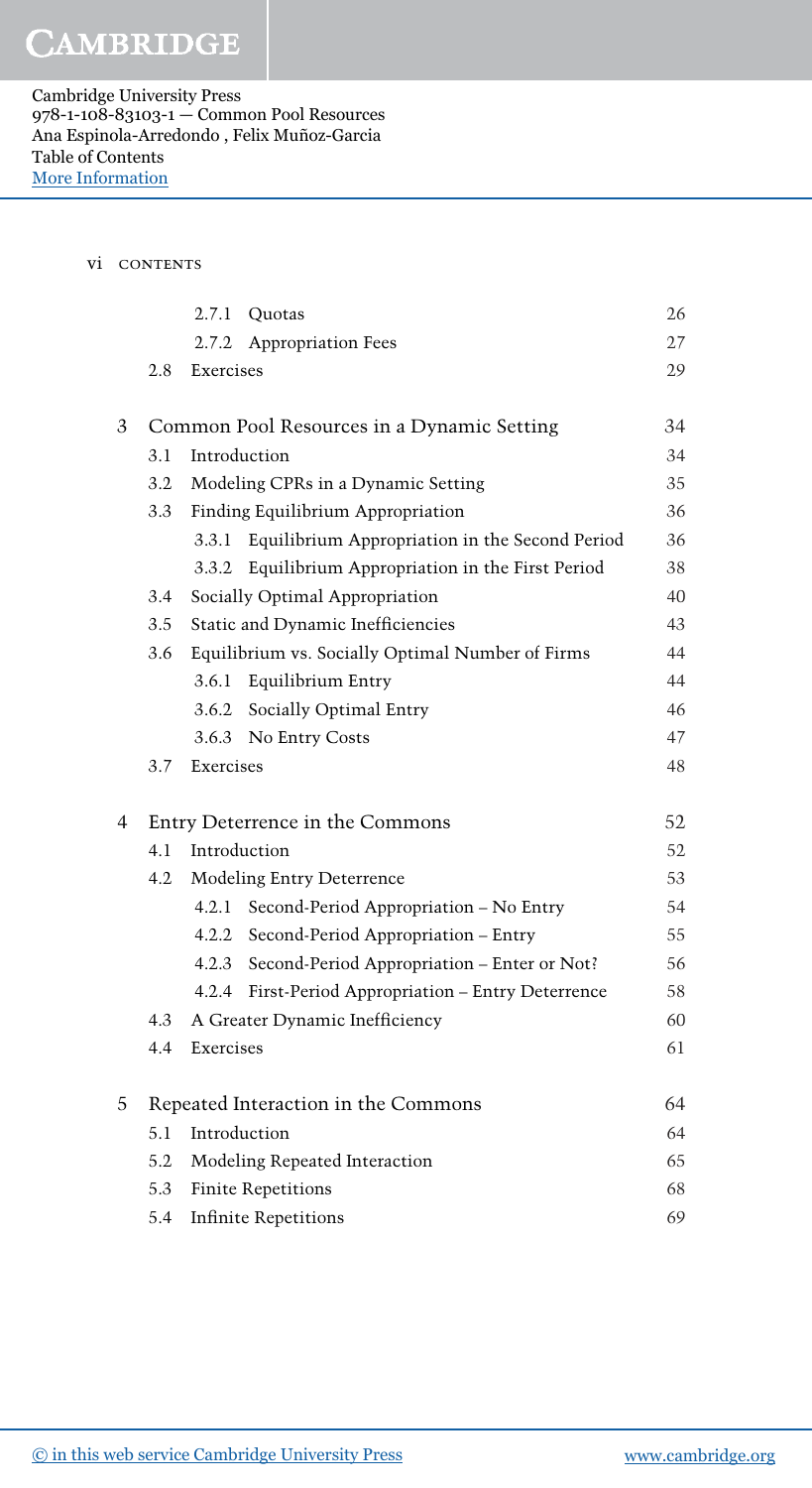Cambridge University Press 978-1-108-83103-1 — Common Pool Resources Ana Espinola-Arredondo , Felix Muñoz-Garcia Table of Contents [More Information](www.cambridge.org/9781108831031)

| CONTENTS | V11 |
|----------|-----|
|          |     |
|          |     |

|   | 5.5                      | Experimental Studies of Repeated Interaction      |     |
|---|--------------------------|---------------------------------------------------|-----|
|   |                          | in the Commons                                    | 75  |
|   |                          | 5.5.1 Experimental Design                         | 75  |
|   |                          | <b>Experimental Results</b><br>5.5.2              | 76  |
|   | 5.6                      | Exercises                                         | 77  |
| 6 |                          | Commons under Incomplete Information              | 81  |
|   | 6.1                      | Introduction                                      |     |
|   | 6.2                      | Symmetrically Uninformed Firms - Everyone         |     |
|   |                          | is in the Dark                                    |     |
|   |                          | 6.2.1<br>Comparing Equilibrium Appropriation in   |     |
|   |                          | Different Information Contexts - I                | 84  |
|   |                          | 6.2.2 Comparative Statics                         | 85  |
|   | 6.3                      | Asymmetrically Uninformed Firms - Only Some Firms |     |
|   |                          | Are in the Dark                                   | 86  |
|   |                          | 6.3.1<br>Comparing Equilibrium Appropriation in   |     |
|   |                          | Different Information Contexts - II               | 90  |
|   |                          | 6.3.2 Efficiency Properties                       | 93  |
|   | 6.4                      | Exercises                                         | 93  |
| 7 | Signaling in the Commons |                                                   | 95  |
|   | 7.1                      | Introduction                                      |     |
|   | 7.2                      | Modeling Signals in the Commons                   | 96  |
|   |                          | Prior and Posterior Beliefs<br>7.2.1              | 97  |
|   | 7.3                      | Separating Equilibrium                            | 100 |
|   |                          | Separating Effort<br>7.3.1                        | 104 |
|   |                          | <b>Efficiency Properties</b><br>7.3.2             | 106 |
|   | 7.4                      | Pooling Equilibrium                               | 107 |
|   |                          | 7.4.1 Pooling Effort                              | 110 |
|   |                          | <b>Efficiency Properties</b><br>7.4.2             | 111 |
|   | 7.5                      | What if the Regulator Is Uninformed?              | 112 |
|   |                          | <b>Welfare Comparisons</b><br>7.5.1               | 114 |
|   | 7.6                      | Exercises                                         | 114 |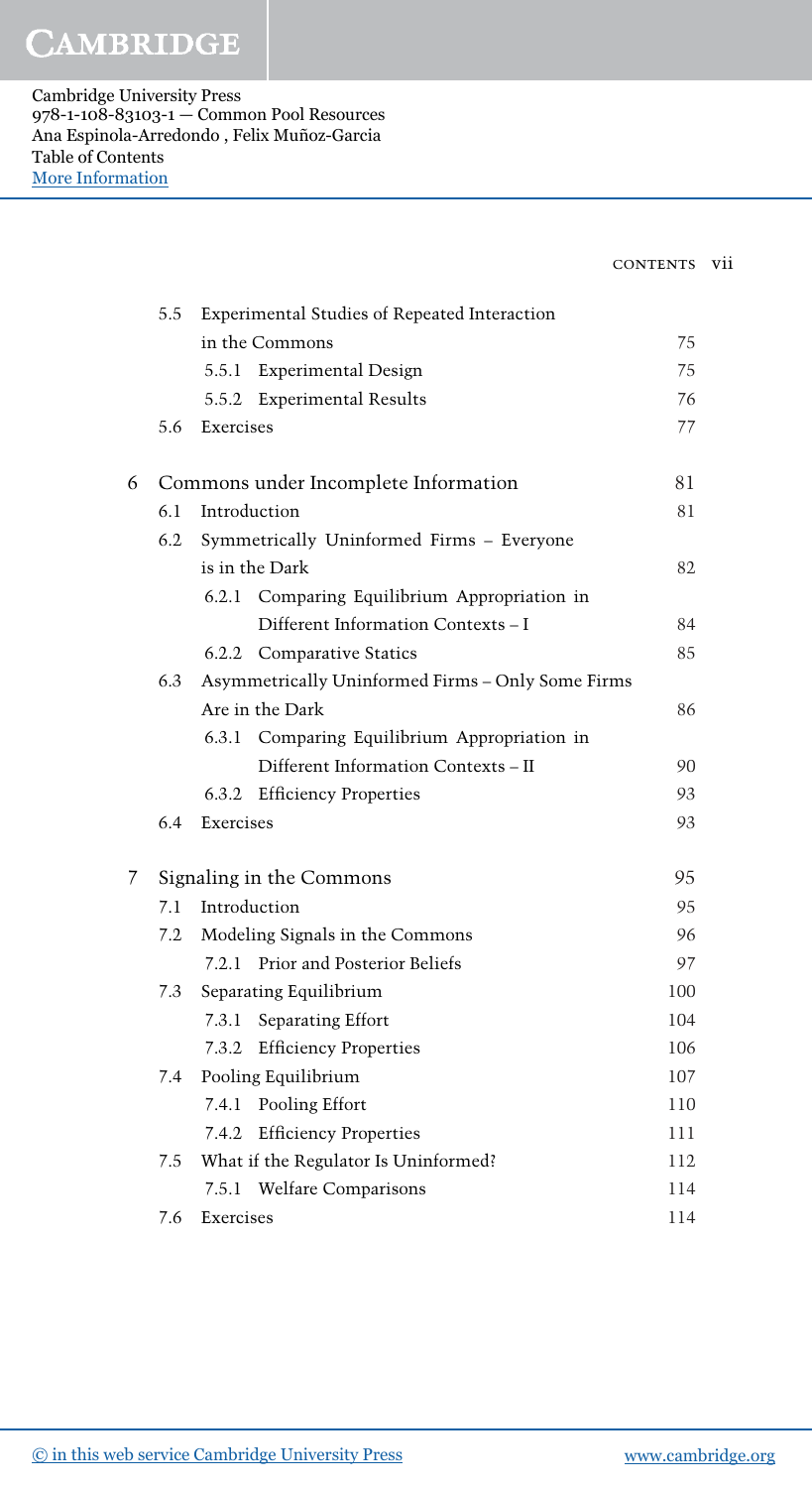Cambridge University Press 978-1-108-83103-1 — Common Pool Resources Ana Espinola-Arredondo , Felix Muñoz-Garcia Table of Contents [More Information](www.cambridge.org/9781108831031)

### viii contents

| Appendix A Game Theory Tools                               | 118 |
|------------------------------------------------------------|-----|
| Background<br>A.1                                          | 118 |
| <b>Strictly Dominated Strategies</b><br>A.2                |     |
| A.3<br>Iterative Deletion of Strictly Dominated Strategies |     |
| <b>Weakly Dominated Strategies</b><br>A.4                  | 122 |
| Nash Equilibrium<br>A.5                                    | 123 |
| Subgame Perfect Equilibrium<br>A.6                         | 125 |
| Bayesian Nash Equilibrium<br>A.7                           | 126 |
| A.8<br>Perfect Bayesian Equilibrium                        | 128 |
| Solutions to Selected End-of-Chapter<br>Appendix B         |     |
| Exercises                                                  | 130 |
| Chapter 2 - Common Pool Resources in a Static Setting      | 130 |
| Exercise 2.1 - Allowing for Different Cost Externalities   | 130 |
| Exercise 2.3 - Finding Socially Optimal Appropriation      |     |
| in a CPR with N Firms                                      | 131 |
| Exercise 2.5 - Profit-Enhancing Appropriation Fees - I     | 133 |
| Exercise 2.7 - Finding Appropriation Fees                  | 135 |
| Exercise 2.9 - Equity Shares; Based on Ellis (2001) and    |     |
| Heintzelman et al. (2009)                                  | 138 |
| Chapter 3 - Common Pool Resources in a Dynamic Setting     | 141 |
| Exercise 3.1 - Firms Facing Downward Sloping Demand        |     |
| Curve                                                      | 141 |
| Exercise 3.3 - Alternative Second-Period Cost Function     | 143 |
| Exercise 3.5 - Finding Socially Optimal Appropriation      |     |
| When N Firms Compete in the Second Period                  | 146 |
| Exercise 3.7 - Two Firms Competing in Both Periods         | 149 |
| Exercise 3.9 - Asymmetric Discount Factors                 | 152 |
| Chapter 4 - Entry Deterrence in the Commons                | 152 |
| Exercise 4.1 - Firms Facing a Downward-Sloping             |     |
| Demand Curve                                               | 152 |
| Exercise 4.3 - Using a Different Welfare Function to       |     |
| Measure Inefficiencies                                     | 155 |